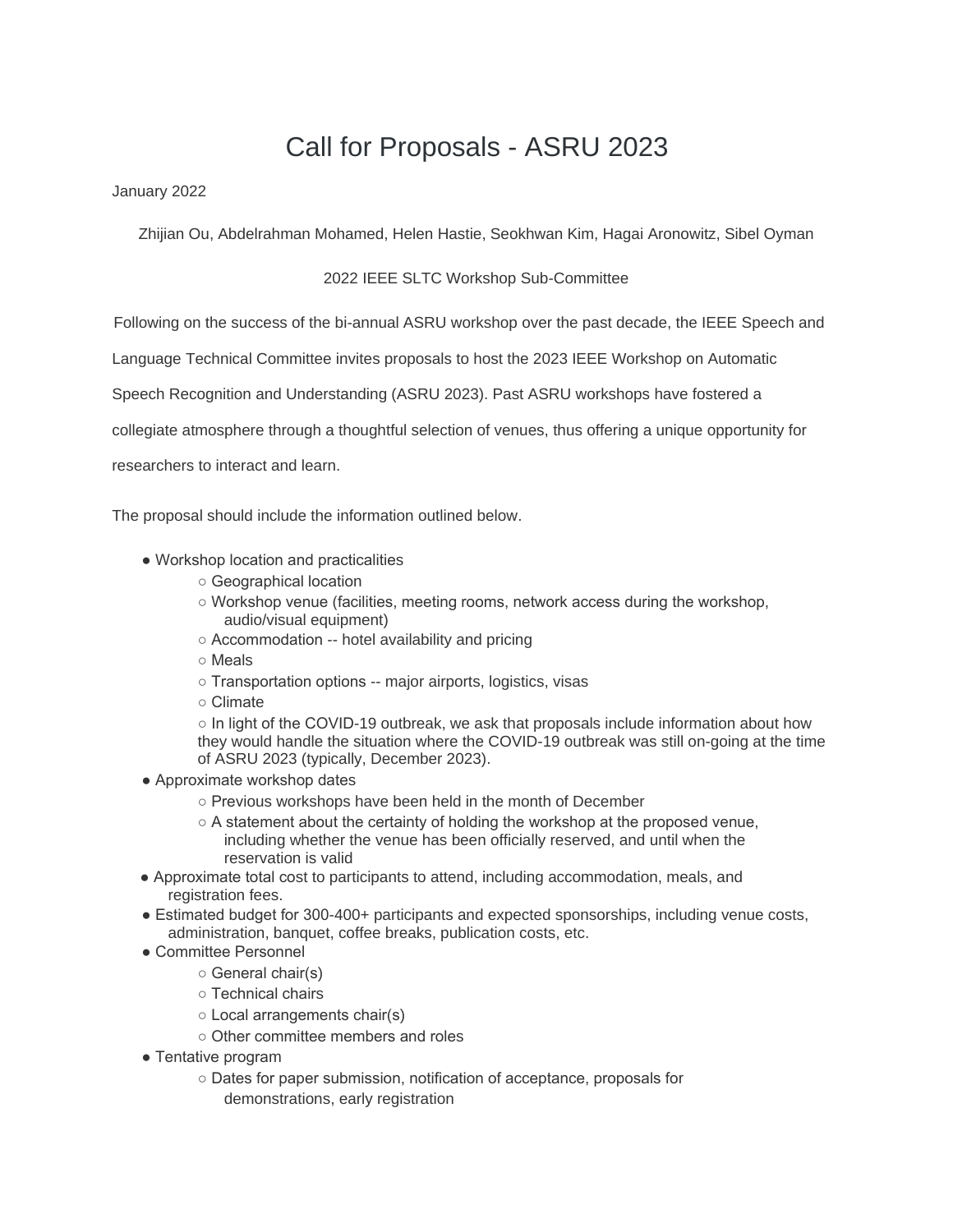○ Reception, talks, posters, demo session, banquet, etc.

○ Substantial program additions/changes vs. past instances of ASRU

The deadline for proposals is **Friday, June 10, 2022**. Send proposals and questions to the workshop subcommittee: Zhijian Ou (ozj@tsinghua.edu.cn), Abdelrahman Mohamed (abdo@fb.com), Helen Hastie (h.hastie@hw.ac.uk), Seokhwan Kim (seokhwk@amazon.com), Hagai Aronowitz (hagaia@il.ibm.com), Sibel Oyman (soyman@apple.com). In June, the IEEE SLTC will review proposals, and selection results are expected by July 15, 2021.

If you are interested in submitting a proposal, we encourage you to contact the workshop sub-committee in advance of submitting a proposal. They can provide an example of a past successful proposal and example budget. Further, proposers who make contact before Friday, 29 April 2022 may be invited to briefly present in-person or virtually at the annual IEEE SLTC meeting at ICASSP 2022, 22-27 May 2022, in Singapore, to obtain feedback from the SLTC (https://2022.ieeeicassp.org/). Presentations should be reasonably specific but need not be complete. Note that the SLTC does not have funding available for travel to ICASSP.

The organizers of the ASRU workshop do not have to be SLTC members, and we encourage submissions from all potential organizers. IEEE SLTC members are welcome to participate on proposals, and the organizing committees of past ASRU events have included many SLTC members. To maintain fairness of selection, SLTC members who are affiliated with an ASRU 2023 proposal will not participate in the ASRU 2023 selection vote. Further, the members of the workshops sub-committee may not be affiliated with any ASRU 2023 proposal. Please feel free to distribute this call for proposals far and wide, and invite members of the speech and language community at large to submit a proposal to organize the next ASRU workshop.

For more information on the most recent workshops, please see: [https://asru2021.org](https://asru2021.org/) for information about ASRU 2021 in Cartagena, Colombia

[https://asru2019.org](https://asru2019.org/) for information about ASRU 2019 in Sentosa, Singapore

[https://asru2017.org](https://asru2017.org/) for information about ASRU 2017 in Okinawa, Japan